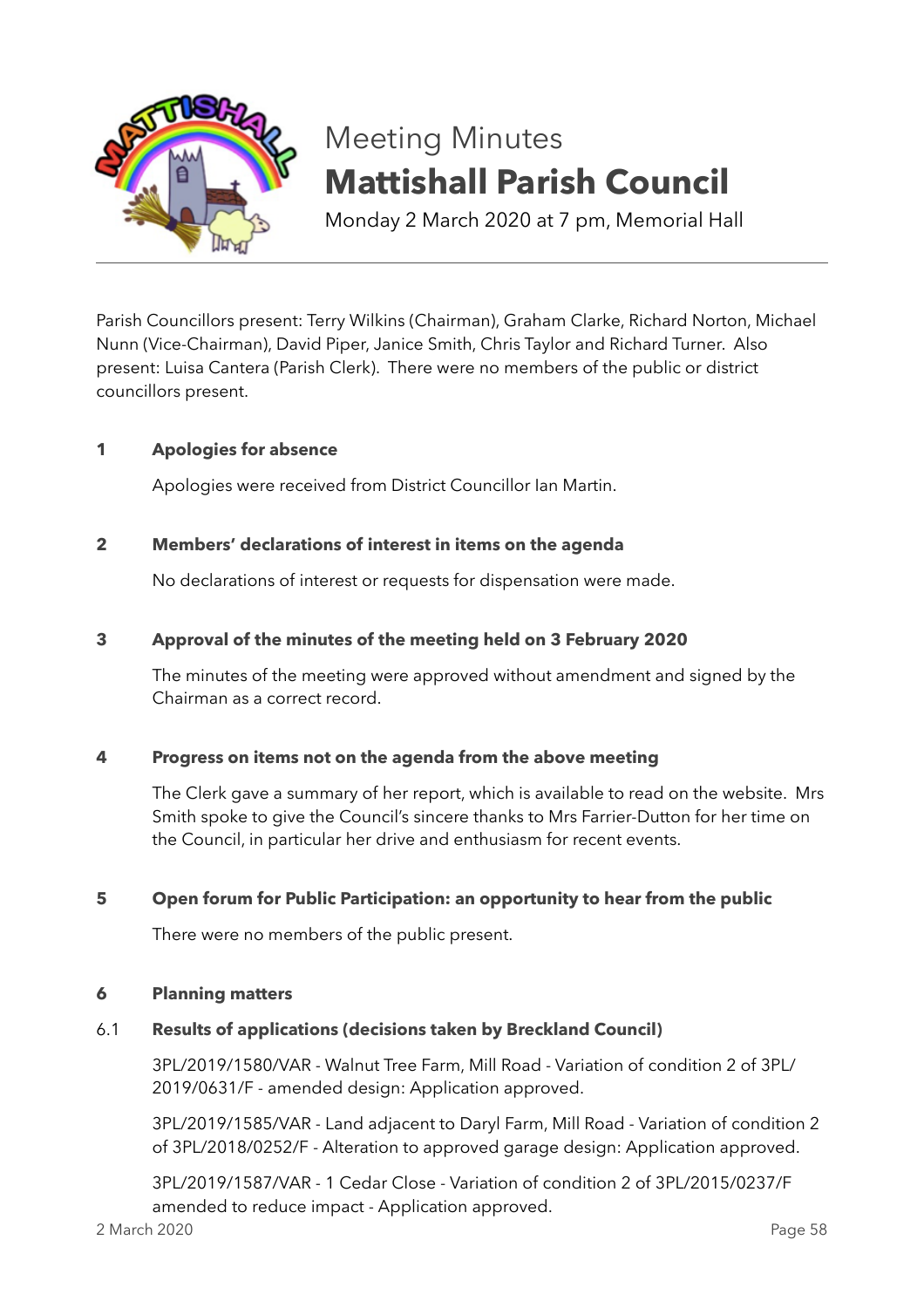# 6.2 **Report and recommendations on planning applications from the Delivery and Monitoring Group (DMG)** - Comments will be sent to Breckland Council:

3PL/2020/0178/HOU - 29 South Green - Removal of existing roof to dwelling and increasing existing front and rear dormer sizes and re-roofing. New porch to front. Demolition of existing garage, erection of single storey extension forming new annexe and garage: No objection.

# **7 Updates from individual council members (for information only)**

# 7.1 **SAM2 (speed awareness messaging sign) and Speed watch**

Mr Turner reported a problem with the SAM2 sign which he thinks could be the battery. He will speak with Westcotec who supplied the sign.

The Speed watch team has not met during the past month due to the cold weather. A member of the public has asked that Mill Road is included. The Chairman indicated to the Mill Road resident that this is only possible in the 30 mph area, not the unrestricted part of Mill Road.

# 7.2 **A47 dualling**

Mr Nunn attended a recent joint Highways England and Norwich Distributor Road meeting. He reported that the meeting was not particularly productive because Highways England did not have anything additional to update the meeting on. Consultation on the A47 dualling has been brought forward to late February to early March with a number of local village halls hosting these events. The working group, made of local parishes, will meet shortly to form a joint view on the consultation.

# 7.3 **February youth club sessions**

Mr Nunn, who sends a weekly report to the Council, reported that the numbers had increased to normal levels during February. He has written an article for Miscellanea, the village magazine, promoting the good work of the youth club. He encouraged councillors to drop into the youth club to see how well the club is doing.

# 7.4 **VE Day working group**

The working group is looking for stories and photographs of Mattishall during World War II. The Clerk has placed an order for the memorabilia (reproduction ID cards and ration cards, tommy hats and bunting). A previous teacher at the school is going to help with stories from the village school during the war. Military vehicles will be attending the event.

# 7.5 **Events attended by councillors during February**

Mr Taylor attended the Breckland footpaths' seminar in late February. He said it was a very informative session.

Mr Clarke attended the Breckland Council Town and Parish Council forum in early February. There were different district council teams to visit in one room but he had been expecting a meeting or the opportunity to speak to other parish councillors.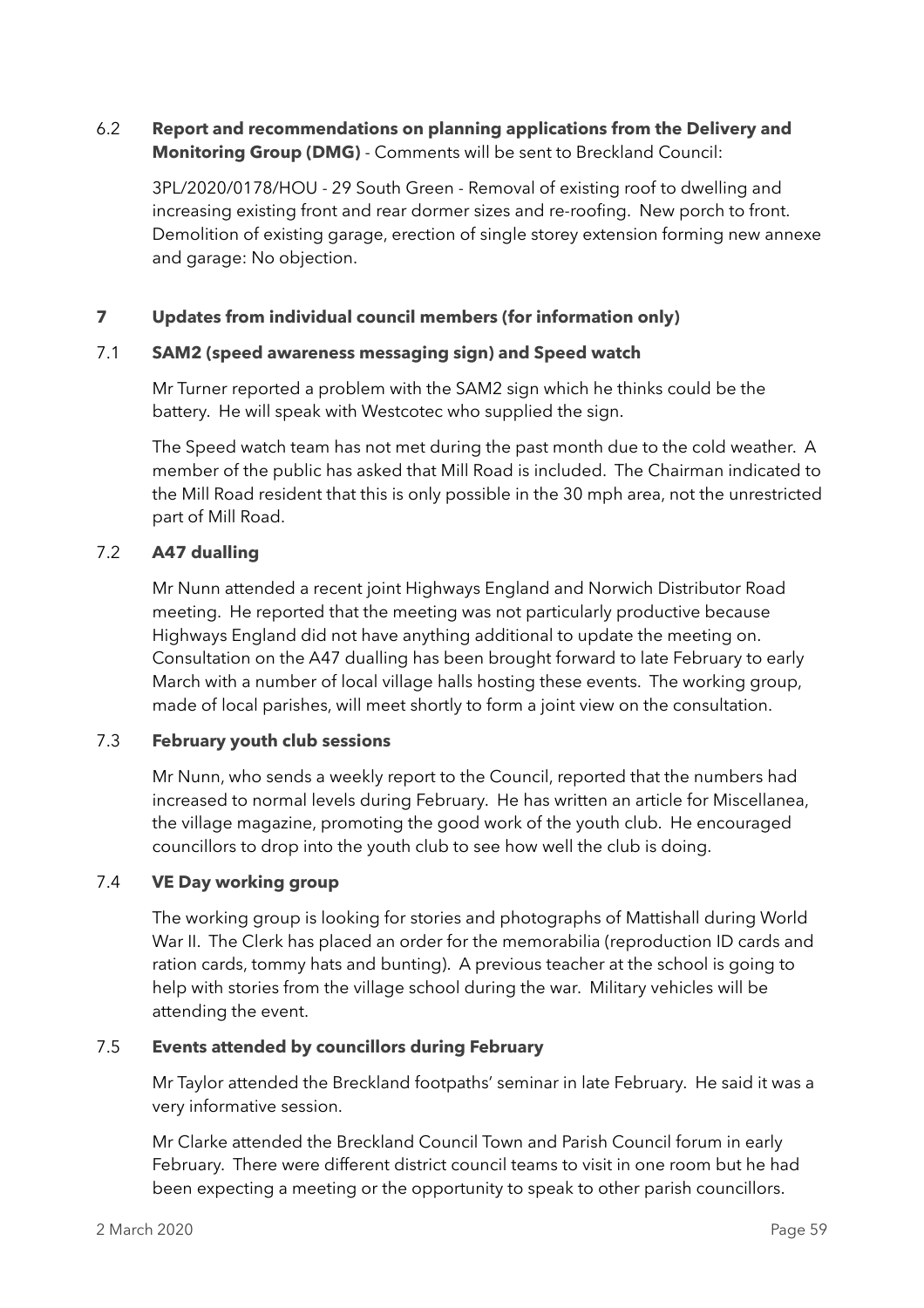## **8 Vacancies**

## 8.1 **Update on the Clerk vacancy**

The Clerk explained that the interview panel will be meeting interview candidates at the end of the week. The Chairman will be calling an extraordinary meeting to be held on 9 March so that the Council can approve the appointment of the new Clerk soon after the interviews.

## 8.2 **Update on the councillor vacancy created by the resignation of Mrs Farrier-Dutton**

The Clerk reported that she would find out this week whether the council will be able to co-opt to the councillor vacancy.

## **9 Issue raised by householder regarding vehicle crashing into their home**

A resident asked the Council to support her plea to Highways regarding safety on Norwich Road following a vehicle damaging her home recently. The Clerk was asked to write an email of support to the resident. The Clerk will ask for permission to forward the email to Highways.

## **10 Update on repairs required to the churchyard wall**

The Clerk explained that the same section of the churchyard wall that had been repaired in August had been damaged by a vehicle crashing into it. The owner of the lorry has admitted liability. The Clerk will liaise with the lorry owner, their insurance company and obtain quotations for the repairs.

# **11 Risk assessment and policies due for review**

- 11.1 Financial risk assessment The Council **RESOLVED** to approve this document making minor amendments to items 1.6 and 3.4.
- 11.2 General risk assessment The Council **RESOLVED** to approve this document with one addition at item 12: to include details about safeguarding of children.
- 11.3 Data protection information audit document The Council **RESOLVED** to approve this document without amendment.
- 11.4 Training policy The Council **RESOLVED** to approve this document with one addition at item 8: to support the Clerk to achieve the Certificate in Local Council Administration.

#### **12 Options for purchase of a PA system and set a revised budget**

Mr Nunn explained that he had conducted research online and had spoken to a music shop in Dereham about sourcing a PA system for village events. The availability of new PA systems has reduced considerably in recent months due to China ceasing production (due to the coronavirus outbreak) and the cost of systems increasing due to this shortage. The shop offered a good alternative option: a secondhand system that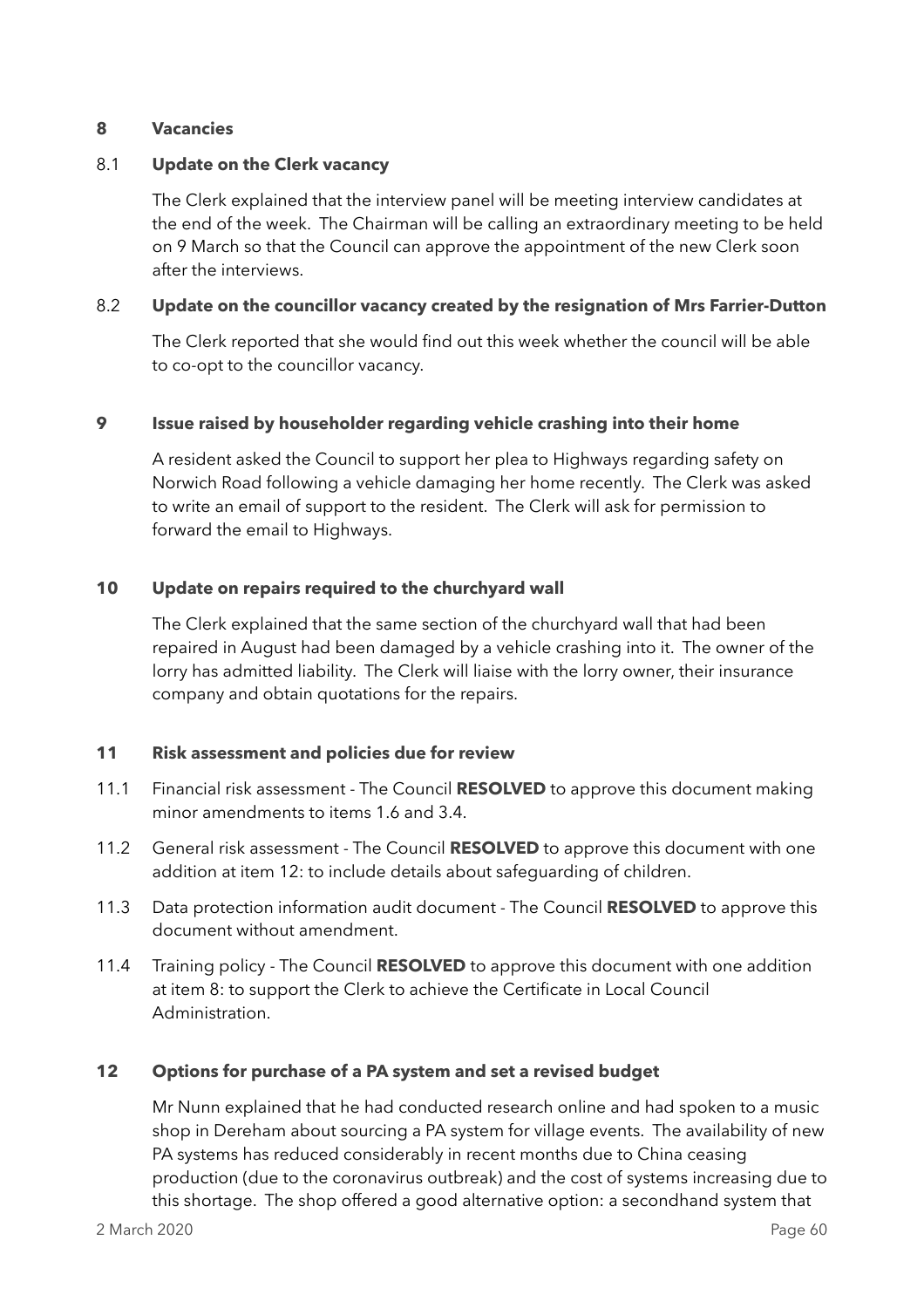has a higher specification than previously considered. The secondhand system has bluetooth and music can be streamed from other devices which lower specification models do not offer. The Council **RESOLVED** to revise the budget to £800 to purchase a PA system including two microphones. This will allow Mr Nunn to secure the secondhand system at Shake, Rattle and Roll in Dereham. The Clerk will organise the purchase.

# **13 Discussion on creating compost bins for use by the gardener**

The Chairman obtained six wooden pallets that were free from someone in Mattishall and, with the help of Dr Piper, has been able to move them to a secure location. The gardener plans to build the new compost bins over the coming weeks.

## **14 Re-appointment of Eileen Browne to the Mattishall & Burgh Charity**

The Clerk explained that the Mattishall & Burgh Charity requires the Parish Council to confirm the appointment of their trustees. The Council **RESOLVED** to appoint Eileen Browne with effect from 3 April 2020 for a 4-year period.

#### **15 Finance**

## 15.1 **Consideration of grants to local organisations**

Three local organisations requested grants from the Parish Council. The Council **RESOLVED** to award £315 to the 1st Mattishall Scouts, £275 to the Priscilla Bacon Hospice and £250 to the Norfolk Accident Rescue Service. These payments will be released during March.

#### 15.2 **Payment of accounts list**

The Council **RESOLVED** to approve the payments list (final page).

#### 15.3 **Acknowledgement of the Norfolk Pension Fund rates letter**

The Council acknowledged receipt of the letter and asked the Clerk to respond to the Norfolk Pension Fund to confirm receipt.

#### **16 Further ideas for mounting the Mattishall WWI airfield plaque**

Mrs Smith presented several designs from a stonemason (previous designs from a different stonemason had already been considered). The stonemason suggested mounting the plaque onto a black granite memorial. The Council **RESOLVED** to accept the quotation from S & A Robinson Stone Masons for £680.

#### **17 Correspondence**

The correspondence was available for councillors to read.